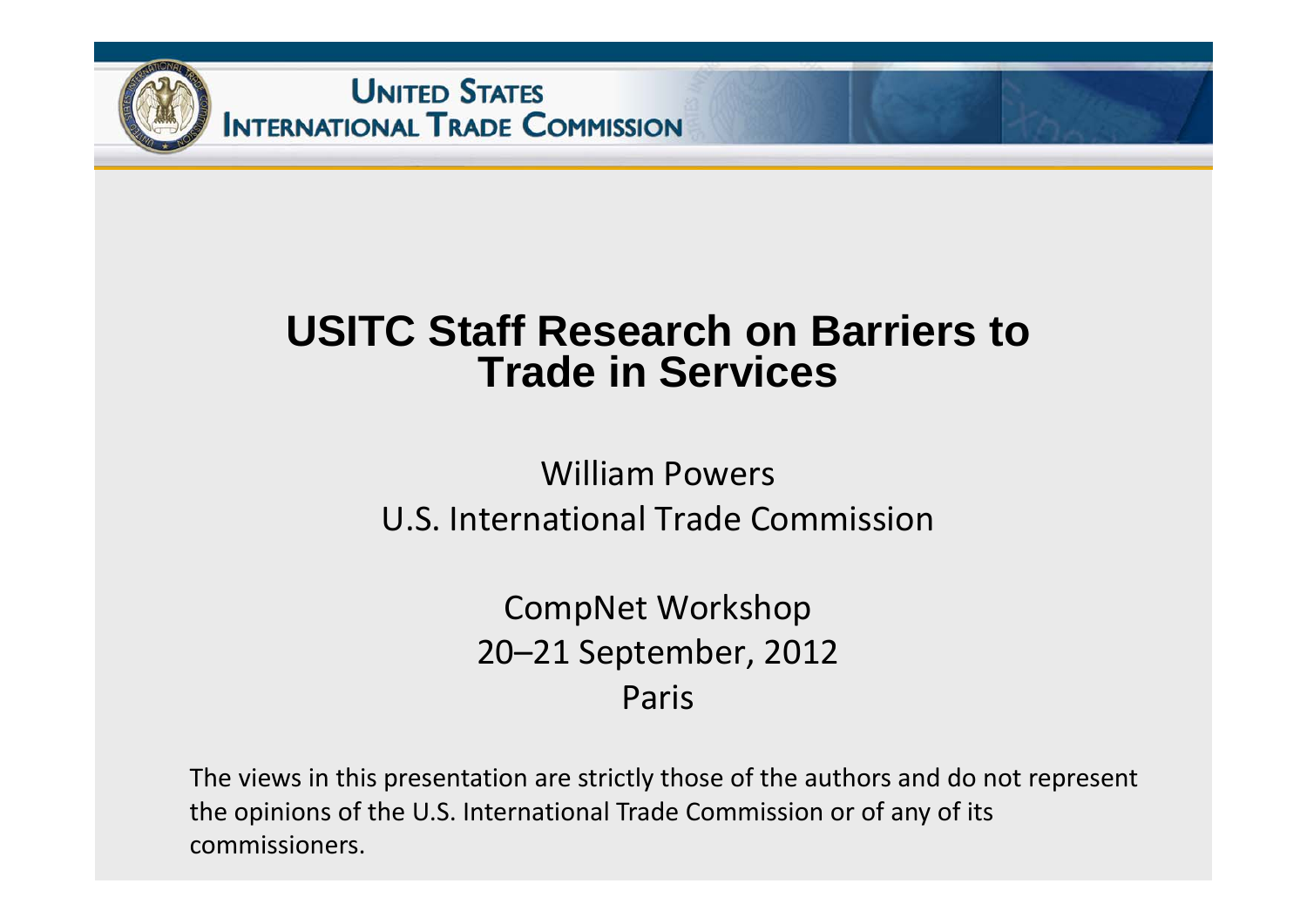

## Overview

- •• Present two investigations of the effects of barriers to FDI and services sales
	- 1. Analysis of barriers in retail services
	- 2. Modeling of foreign affiliate sales (FAS) in multiple industries with application to retail services
- •Industry‐level analysis (not firm level)
- $\bullet$ • Focus on several challenges
	- Data (un)availability
	- Estimation of effects beyond direct effect on sales
	- Connection to competitiveness
		- Measures relevant to by policy makers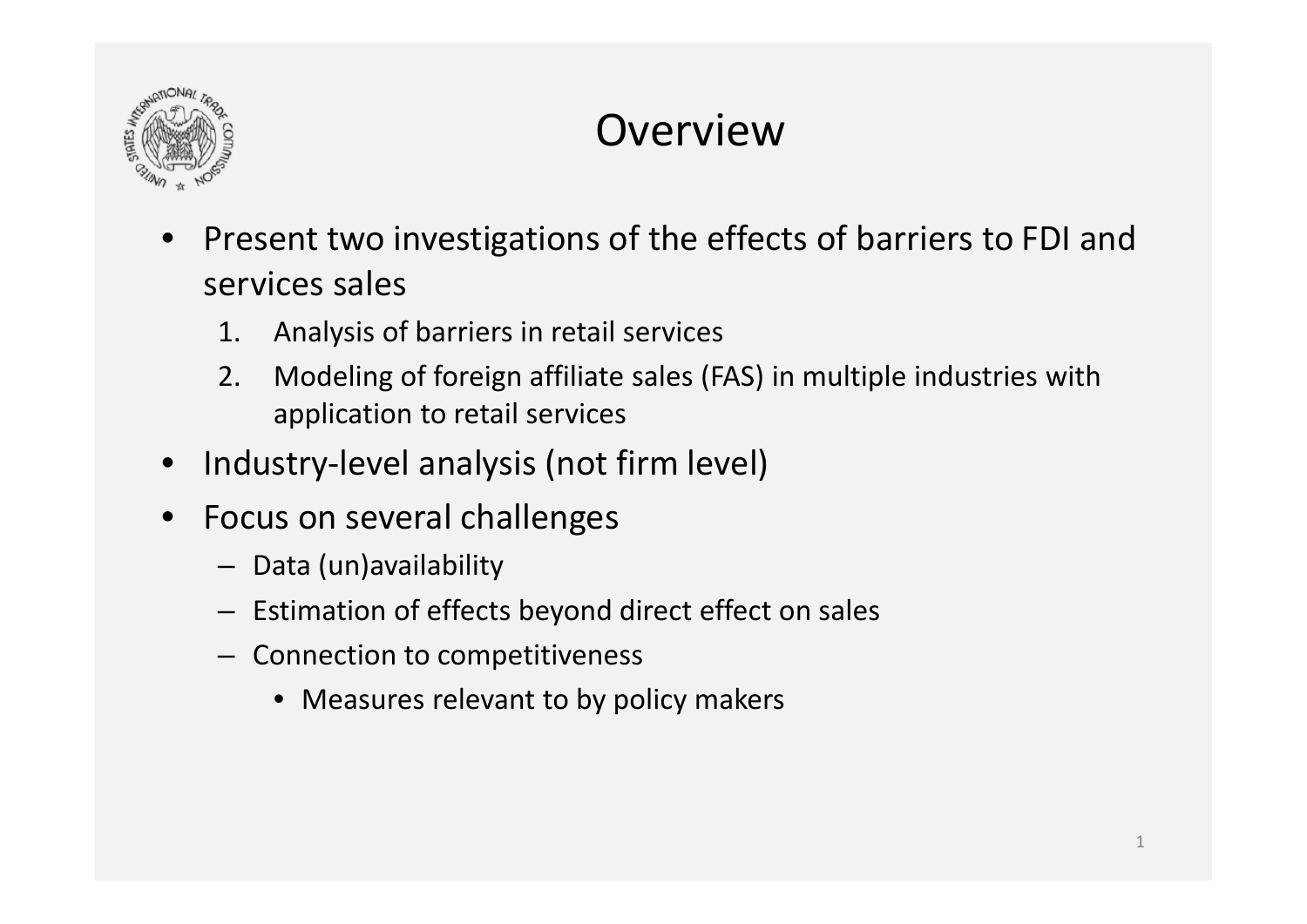

# Matthew Reisman and Danielle Vu, 2012, "Nontariff Measures in the Global Retailing Industry"

- New dataset of retailing policies in 75 countries in 2011
- •Generate restrictiveness index for each country
- Estimate effect on sales of retailers' foreign affiliates using <sup>a</sup> gravity specification
- Illustrates burden of data collection and limitations of current sectoral FAS data
- USITC staff are extending to other services; see also Commission reports on *Property and Casualty Insurance Services, 2009,* and *Recent Trends in U.S. Services Trade, 2012*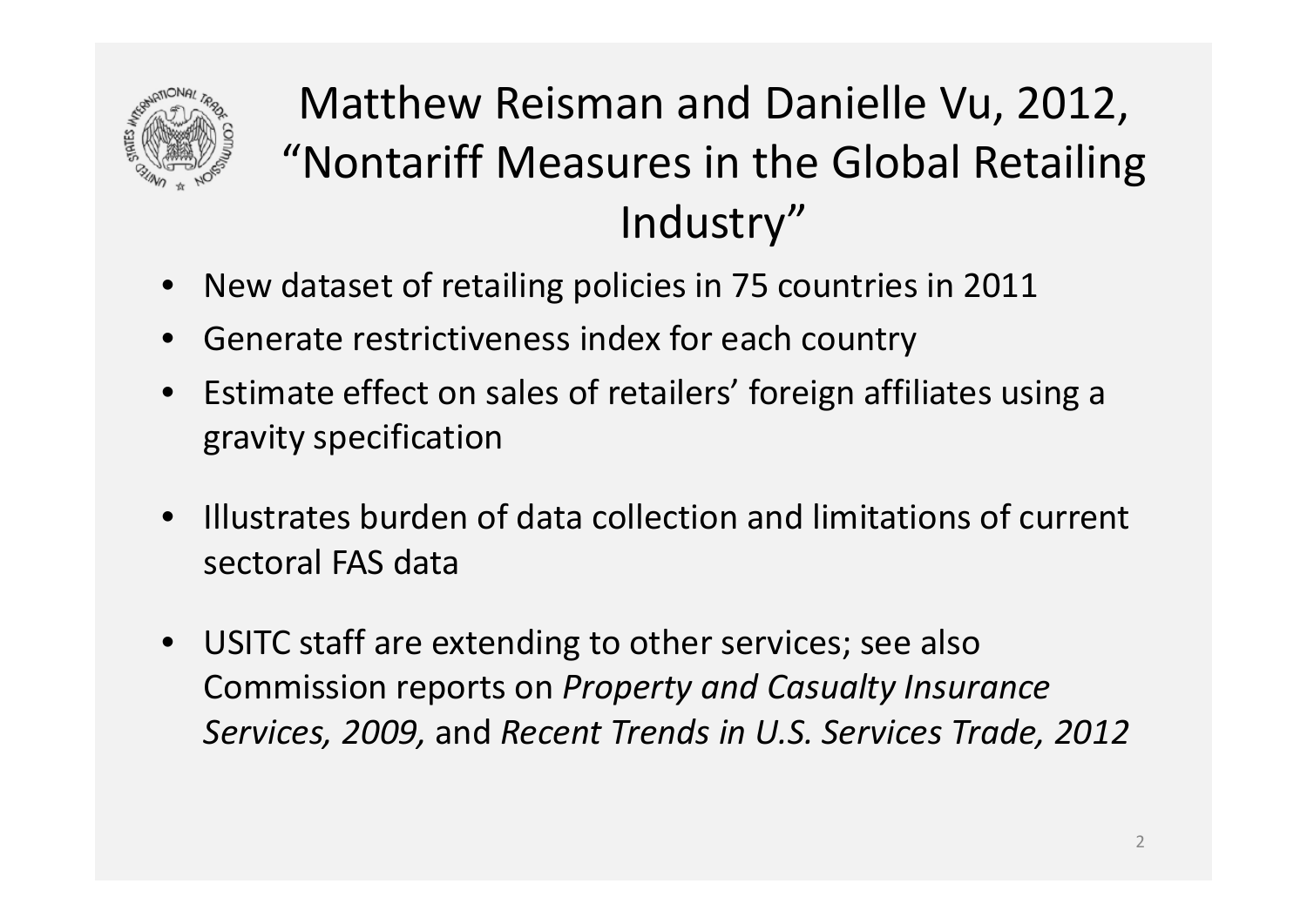

### Database and restrictiveness index

- $\bullet$  Database
	- 75 countries,
	- –13 categories of NTMs
	- $-$  Larger than previous databases such as Kalirajan, 2000; Conway and Nicoletti, 2006; Dihel and Shepherd, 2007; Golub, 2009
- Index
	- Aggregate index of retailing restrictiveness
	- Sub‐indexes:
		- Foreign
		- Domestic
		- Restrictions on establishment (e.g., equity caps, investment screening)
		- Regulations to ongoing operations (e.g., limits on operating hours and promotional activities)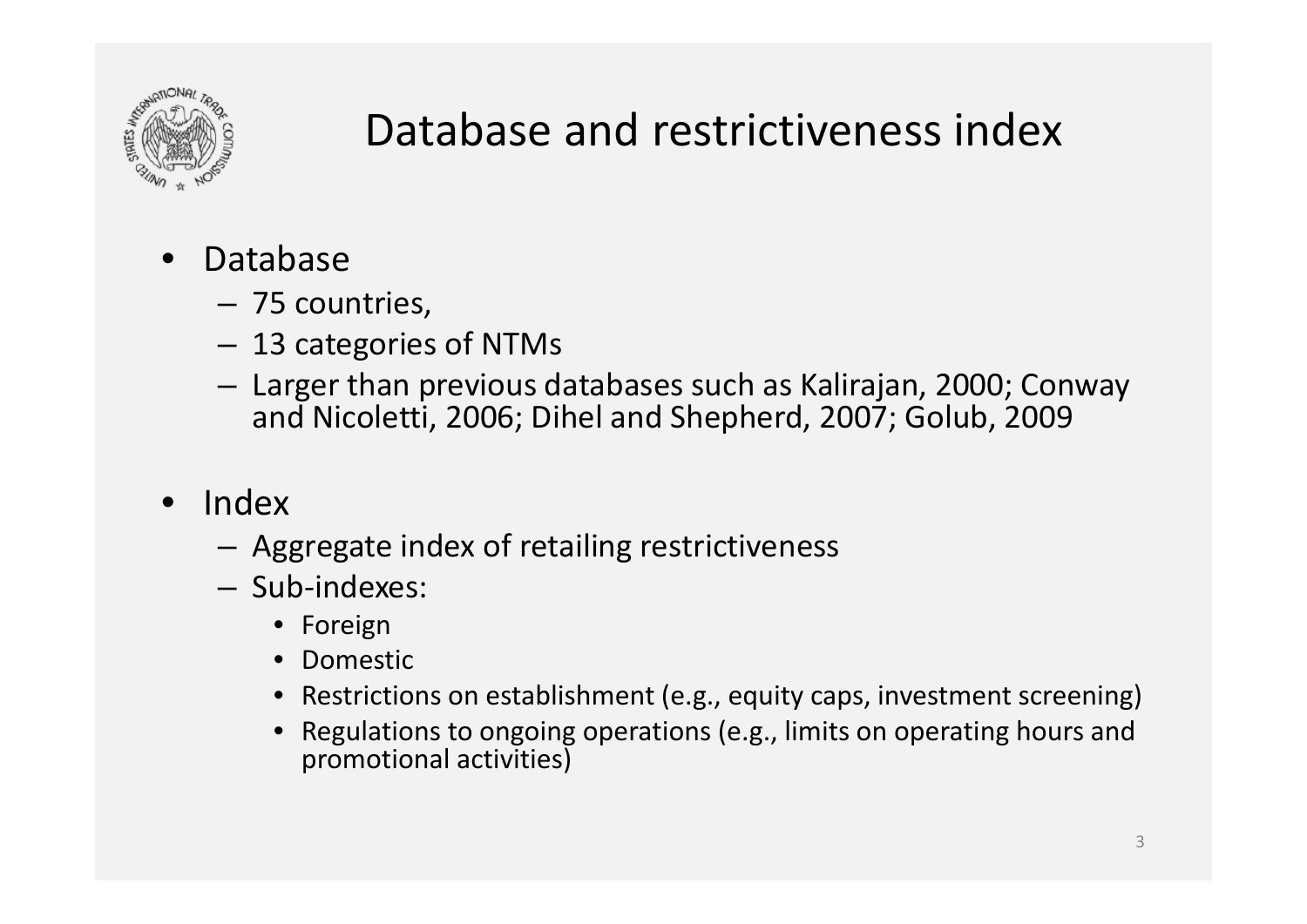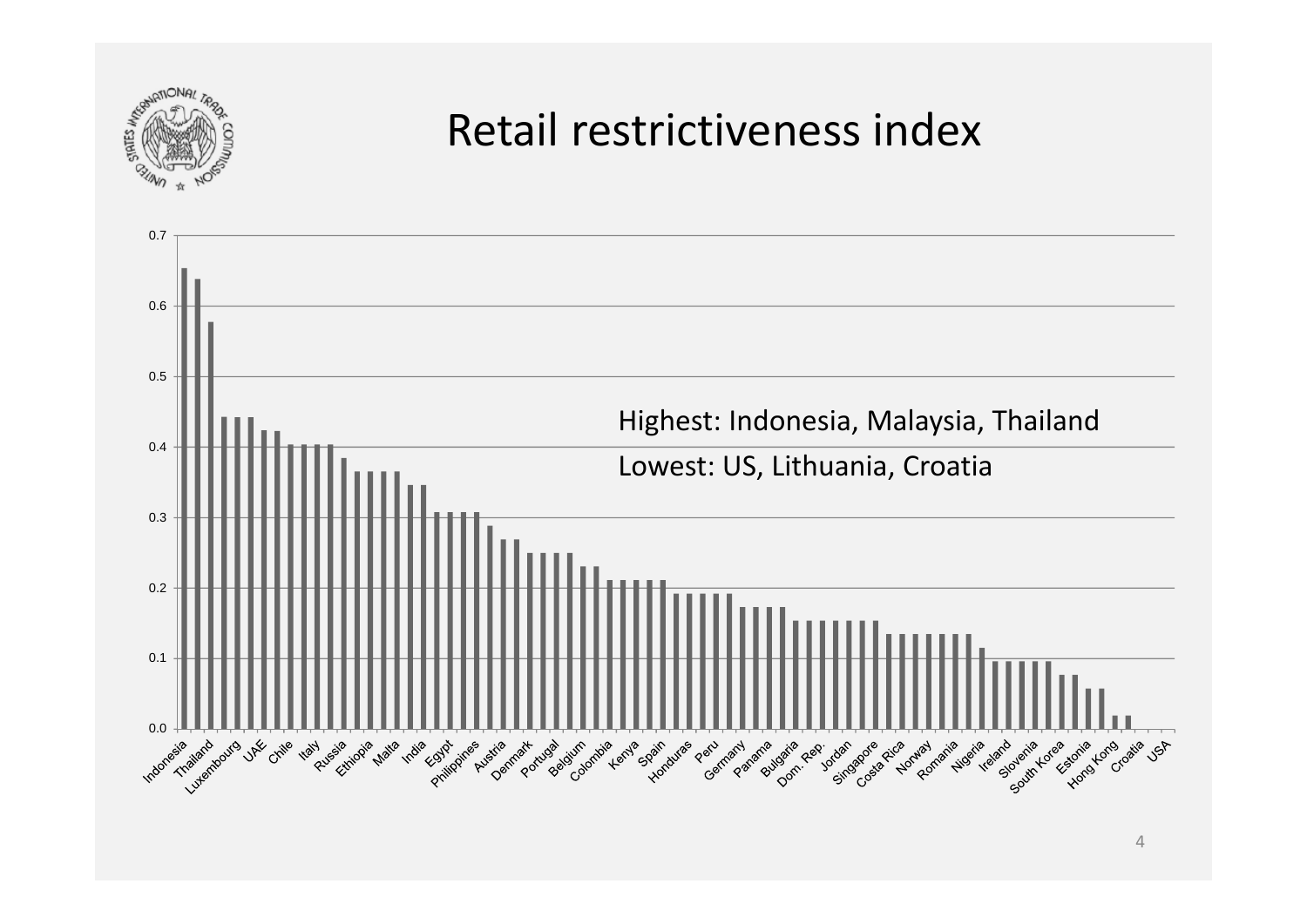

# Empirical approach

- •• Estimate the effect on retailing affiliate sales of standard gravity variables and the restrictiveness index
- FAS is a relatively rare, even at industry level, even in this sample of (mostly) developed host countries
	- Half of these observations are zero
	- Need estimation technique robust to zero flows (PPML, ZINB, etc.)
		- Santos‐Silva and Tenreyro, 2006; De Benedictis and Taglioni, 2011
- FAS data:
	- Combination of Eurostat and US data
	- Balanced panel contains only 12 host countries and 7 source countries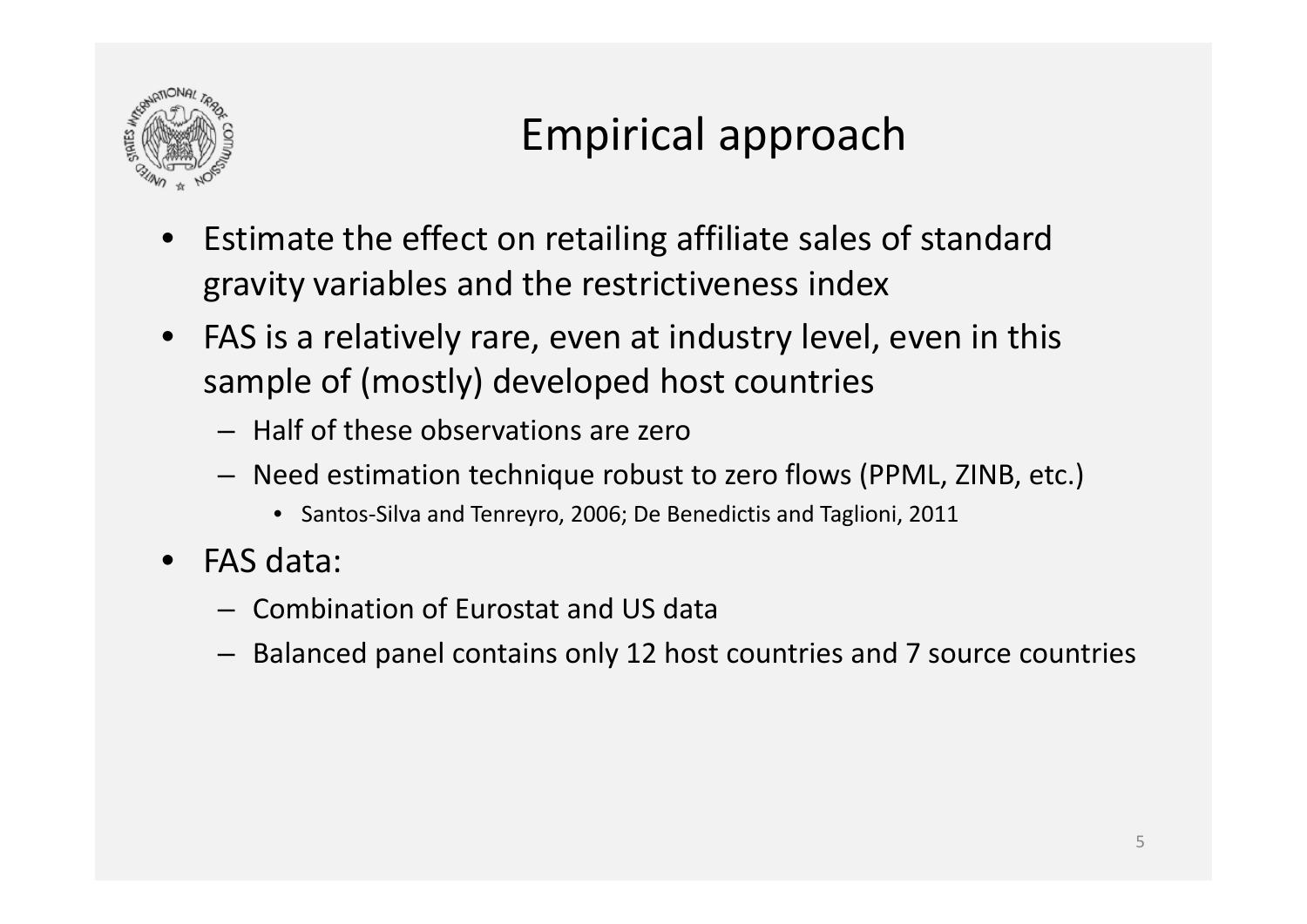

# Econometric results

| Dependent variable: affiliate sales        | <b>OLS</b> |  | <b>ZINB</b>                                                                                                                                                                                                                   |                                                                                                                                                        |
|--------------------------------------------|------------|--|-------------------------------------------------------------------------------------------------------------------------------------------------------------------------------------------------------------------------------|--------------------------------------------------------------------------------------------------------------------------------------------------------|
| Label                                      |            |  | (2)                                                                                                                                                                                                                           |                                                                                                                                                        |
| $lnY_r$                                    |            |  |                                                                                                                                                                                                                               |                                                                                                                                                        |
|                                            |            |  | (0.13)                                                                                                                                                                                                                        |                                                                                                                                                        |
| $lnY_c$                                    |            |  |                                                                                                                                                                                                                               |                                                                                                                                                        |
|                                            |            |  | (0.24)                                                                                                                                                                                                                        |                                                                                                                                                        |
| $lnD_{rs}$                                 |            |  |                                                                                                                                                                                                                               |                                                                                                                                                        |
|                                            |            |  |                                                                                                                                                                                                                               |                                                                                                                                                        |
| $LAN_{rs}$                                 |            |  |                                                                                                                                                                                                                               |                                                                                                                                                        |
|                                            |            |  | (0.24)                                                                                                                                                                                                                        |                                                                                                                                                        |
| $BOR_{rs}$                                 |            |  |                                                                                                                                                                                                                               |                                                                                                                                                        |
|                                            |            |  |                                                                                                                                                                                                                               |                                                                                                                                                        |
| $MRD_{rs}$                                 |            |  |                                                                                                                                                                                                                               |                                                                                                                                                        |
|                                            |            |  | (0.36)                                                                                                                                                                                                                        |                                                                                                                                                        |
| $MRBOR_{rs}$                               |            |  |                                                                                                                                                                                                                               |                                                                                                                                                        |
|                                            |            |  | $(-2.24)$                                                                                                                                                                                                                     |                                                                                                                                                        |
| Retail restrictiveness index (RRI)— InRRI. |            |  |                                                                                                                                                                                                                               |                                                                                                                                                        |
|                                            | $(-0.43)$  |  | $(-0.29)$                                                                                                                                                                                                                     |                                                                                                                                                        |
|                                            |            |  |                                                                                                                                                                                                                               |                                                                                                                                                        |
|                                            |            |  | $(-4.47)$                                                                                                                                                                                                                     |                                                                                                                                                        |
|                                            | 55         |  | 110                                                                                                                                                                                                                           |                                                                                                                                                        |
|                                            |            |  | (1)<br>$0.61***$<br>(0.18)<br>$0.99***$<br>(0.39)<br>$-2.81$ ***<br>$(-0.33)$<br>$1.24***$<br>(0.30)<br>$-2.42$ ***<br>$(-0.78)$<br>$1.08***$<br>(0.53)<br>$-6.80**$<br>$(-2.55)$<br>$-1.62$ ***<br>$-23.78$ ***<br>$(-5.97)$ | $0.65***$<br>$0.88***$<br>$-2.86$ ***<br>$(-0.35)$<br>$1.22***$<br>$-2.28$ ***<br>$(-0.69)$<br>$1.31***$<br>$-7.88$ ***<br>$-1.46$ ***<br>$-22.25$ *** |

- •Despite small sample, results significant with right sign (except border)
- $\bullet$  Among subindexes, restrictions specific to foreign investors and establishment restrictions have largest effect on FAS  $\overline{\phantom{a}}^6$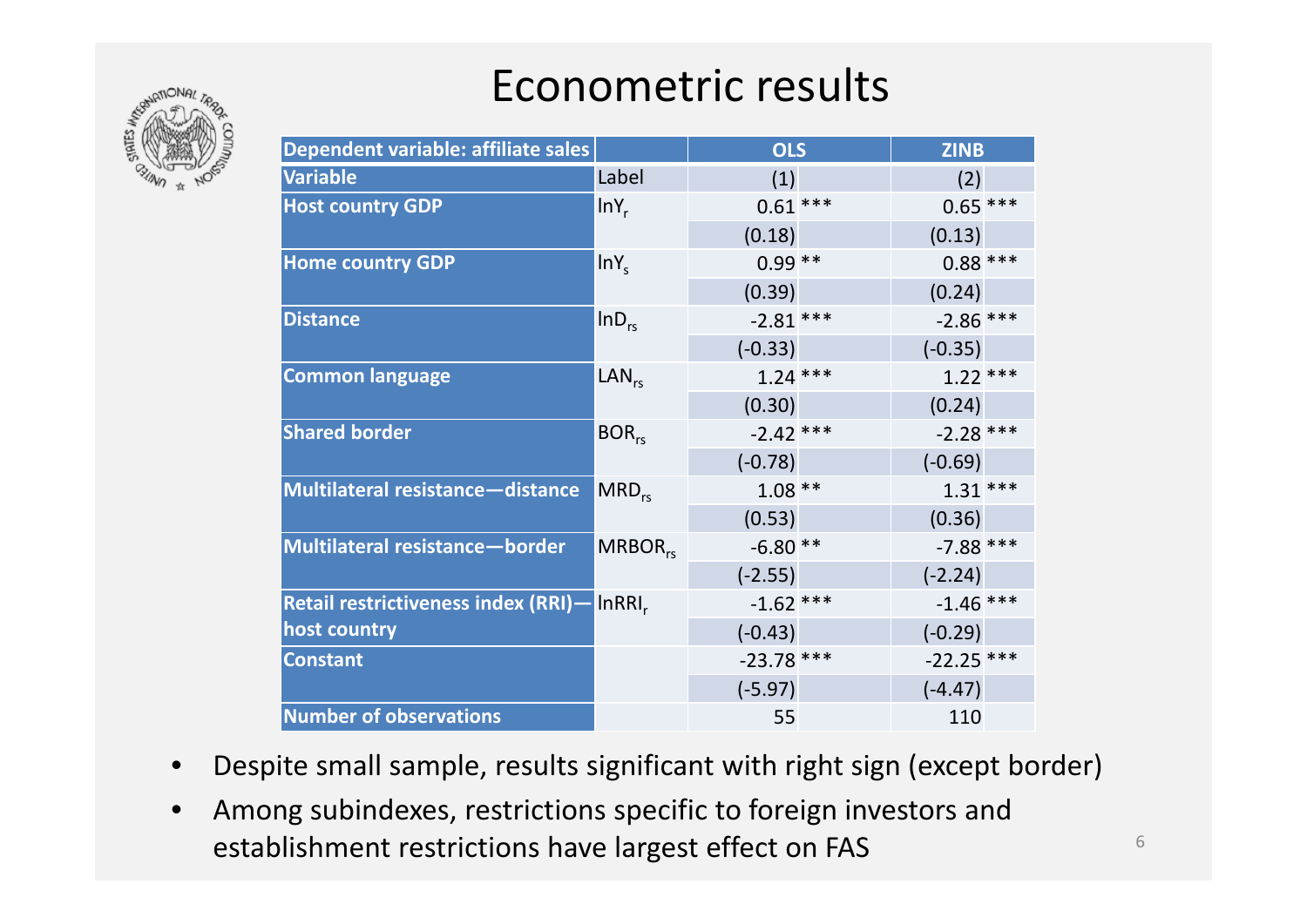

# Csilla Lakatos and Tani Fukui 2012, "Liberalization of FDI in Retail Services"

- 1. Estimate the determinants of FAS in multiple sectors
- 2. Use estimates as one input into new global CGE model of foreign affiliate sales
- 3. Estimate effect of liberalizing global retailing services in CGE model
- 4. Examine changes relevant to competitiveness: output, consumer prices, GDP, and wages
- Focus on 1 and 4 today
	- See Fukui and Lakatos, 2012, "A Global Database of Foreign affiliate sales" for 2 & 3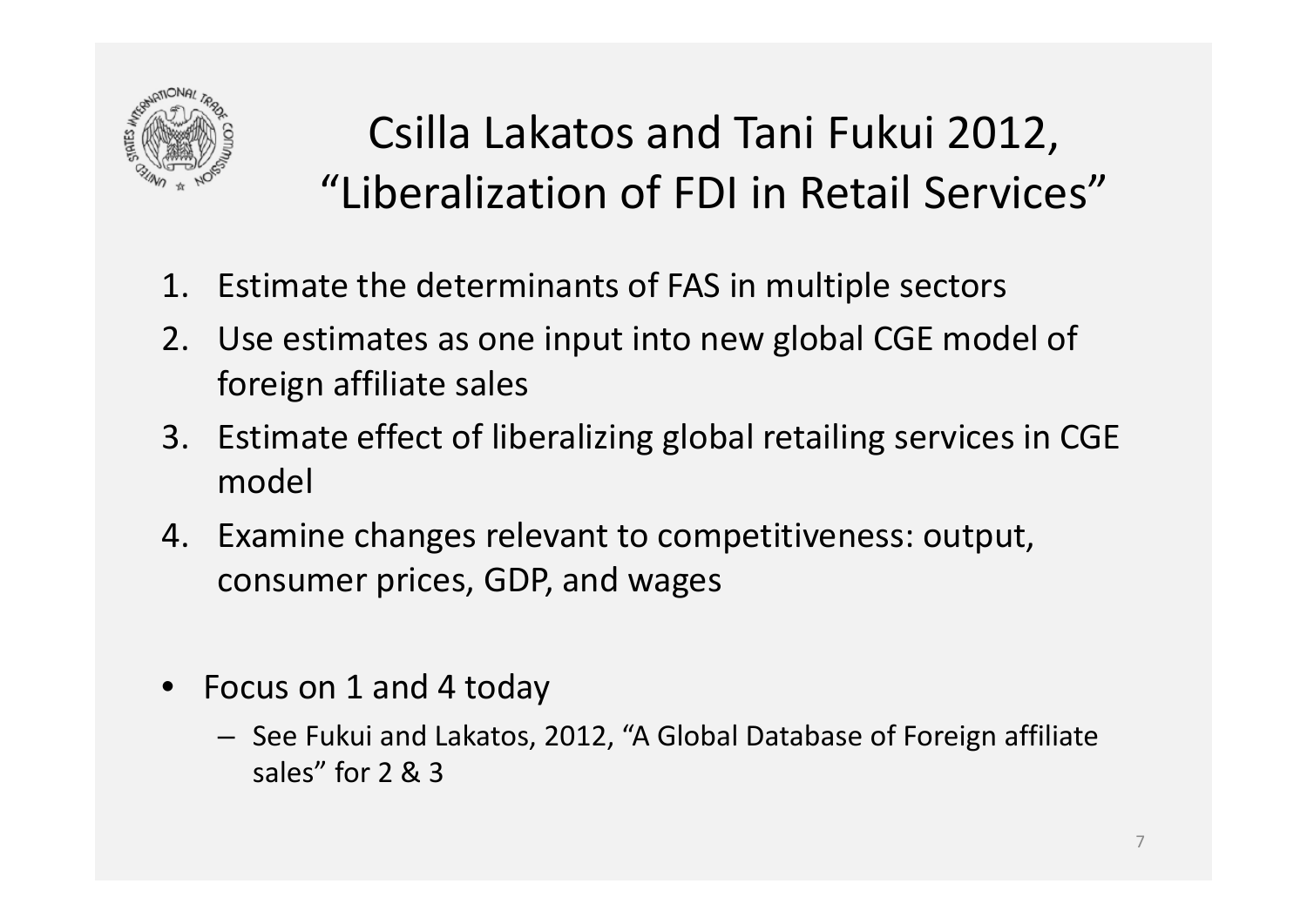

# Specification

- • FAS from Eurostat database
	- 22 host countries (reporters); 41 source countries; 21 sectors; 2003‐07
	- Sparse: 48 percent missing values; 46 percent zeros
- FDI restrictiveness index from Koyama and Golub, 2006
- • Regression follows Bergstrand and Egger, 2007, and Carr et al. 2007, with extension to industry data

$$
\begin{aligned} \text{FAS}_{\text{irst}} &= \alpha_0 + \beta_1 \ln(\text{GDP}_{st}) + \beta_2 \ln(\text{GDPROW}_{\text{rst}}) + \beta_3 \ln(\text{production}_{\text{irt}}) \\ &+ \beta_4 \ln(\text{GDP/capita}_{\text{rt}}) + \beta_5 \ln(\text{GDP/capita}_{\text{st}}) + \beta_6 \text{distance} + \\ &+ \beta_6 \ln(\text{common language}_{\text{rst}}) + \beta_6 \ln(\text{trade openness}_{\text{rst}}) \\ &+ \beta_7 \ln(\text{investment barriers}_{\text{rst}}) + \beta_8 \ln[(S/U)_{\text{rst}} / (S/U)_{\text{rst}}] \\ &+ \sum_t \gamma_t + \varepsilon_{\text{irst}} \end{aligned}
$$

•r=host; s=source; i=industry; t=time 8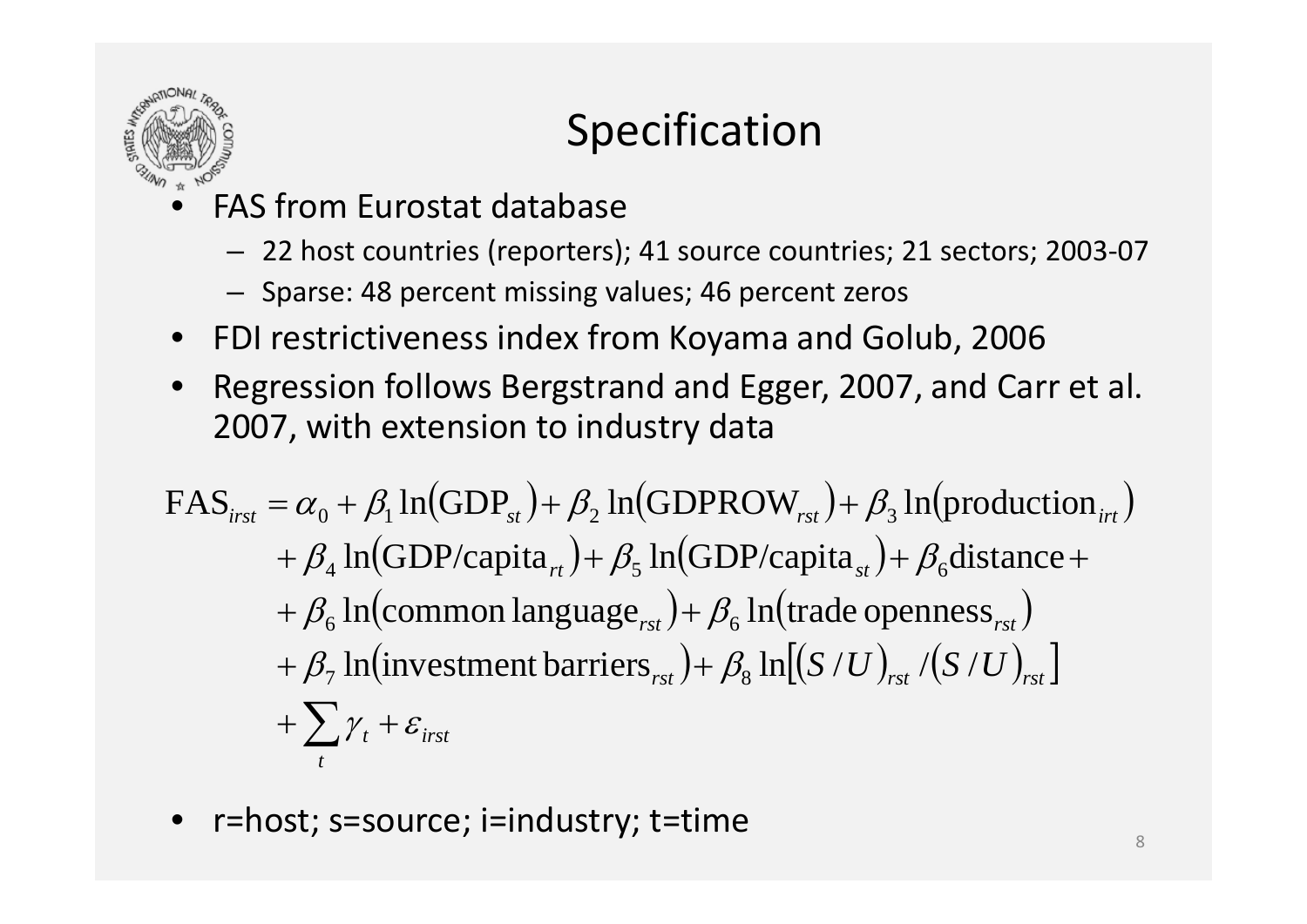### Econometric results

| STATES MARS                              | LUUIIUIIIUUIIU IUJUI |             |              |  |
|------------------------------------------|----------------------|-------------|--------------|--|
| Dependent variable: FAS <sub>irst</sub>  | <b>OLS</b>           | <b>PPML</b> | <b>ZINB</b>  |  |
| <sup></sup> Ln(GDP <sub>st</sub> )       | $-0.02$              | 0.02        | $-0.10**$    |  |
|                                          | $(-0.52)$            | $(-0.77)$   | $(-2.67)$    |  |
| $Ln(GDP Row_{rst})$                      | $-11.24***$          | $-15.93***$ | $-9.747***$  |  |
|                                          | $(-20.39)$           | $(-20.91)$  | $(-15.42)$   |  |
| $Ln(Production_{irt})$                   | $0.28***$            | $0.53***$   | $0.25***$    |  |
|                                          | (19.79)              | (28.95)     | (13.37)      |  |
| Ln(GDP/capita <sub>st</sub> )            | $0.71***$            | $1.54***$   | $0.51***$    |  |
|                                          | (11.38)              | (24.03)     | (6.82)       |  |
| $Ln(GDP/c$ apita <sub>rt</sub> )         | $1.293***$           | $1.153***$  | $1.138***$   |  |
|                                          | (32.40)              | (16.57)     | (18.32)      |  |
| $Ln(Distance_{rs})$                      | $-0.507$ ***         | $-1.033***$ | $-0.258$ *** |  |
|                                          | $(-15.12)$           | $(-22.09)$  | $(-5.80)$    |  |
| <b>Common Language</b> <sub>rs</sub>     | $0.27***$            | $-0.00$     | 0.10         |  |
|                                          | (3.67)               | $(-0.04)$   | (1.50)       |  |
| <b>Trade Openness</b> <sub>rt</sub>      | $-0.30***$           | $-0.39$ *** | $-0.19*$     |  |
|                                          | $(-6.04)$            | $(-4.19)$   | $(-2.35)$    |  |
| <b>FDI Restrictiveness</b> <sub>ir</sub> | $-0.43$ ***          | $-0.55***$  | $-0.58***$   |  |
|                                          | $(-3.32)$            | $(-3.47)$   | $(-5.07)$    |  |
| <b>Skill Differential</b> <sub>rst</sub> | $2.71***$            | $4.13***$   | $2.47***$    |  |
|                                          | (8.56)               | (6.83)      | (6.36)       |  |
| N                                        | 6,327                | 43,541      | 43,541       |  |
|                                          |                      |             |              |  |

 r=host; s=source; i=industry; t=time

•

•

•

- t-stats in parens
- PPML preferred, even though data are overdispersed
	- ZINB generally underestimates values
	- ZINB also predicts many zeros where data showpositive values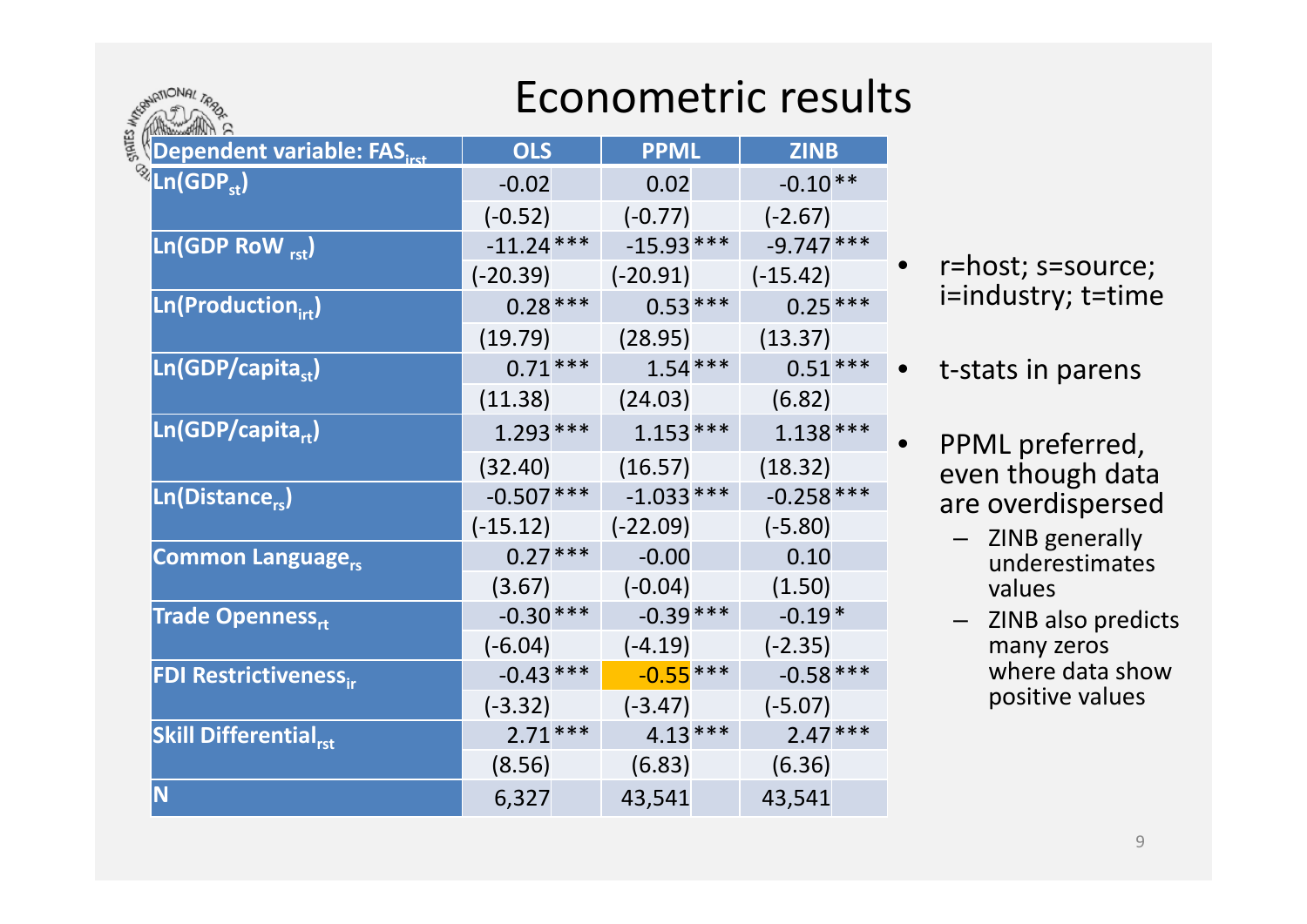

## Main Econometric Results

- Overall, signs of coefficients are as expected for all variables except
	- – $-$  Common language should be positive and is negative for PPML
	- – GDP of host country is expected to be positive and is negative for all but PPML
- Trade openness is negative
	- –denotes substitution between trade and foreign affiliate sales
- FDI restrictiveness
	- – always negative as expected and significant and is of similar magnitude across specifications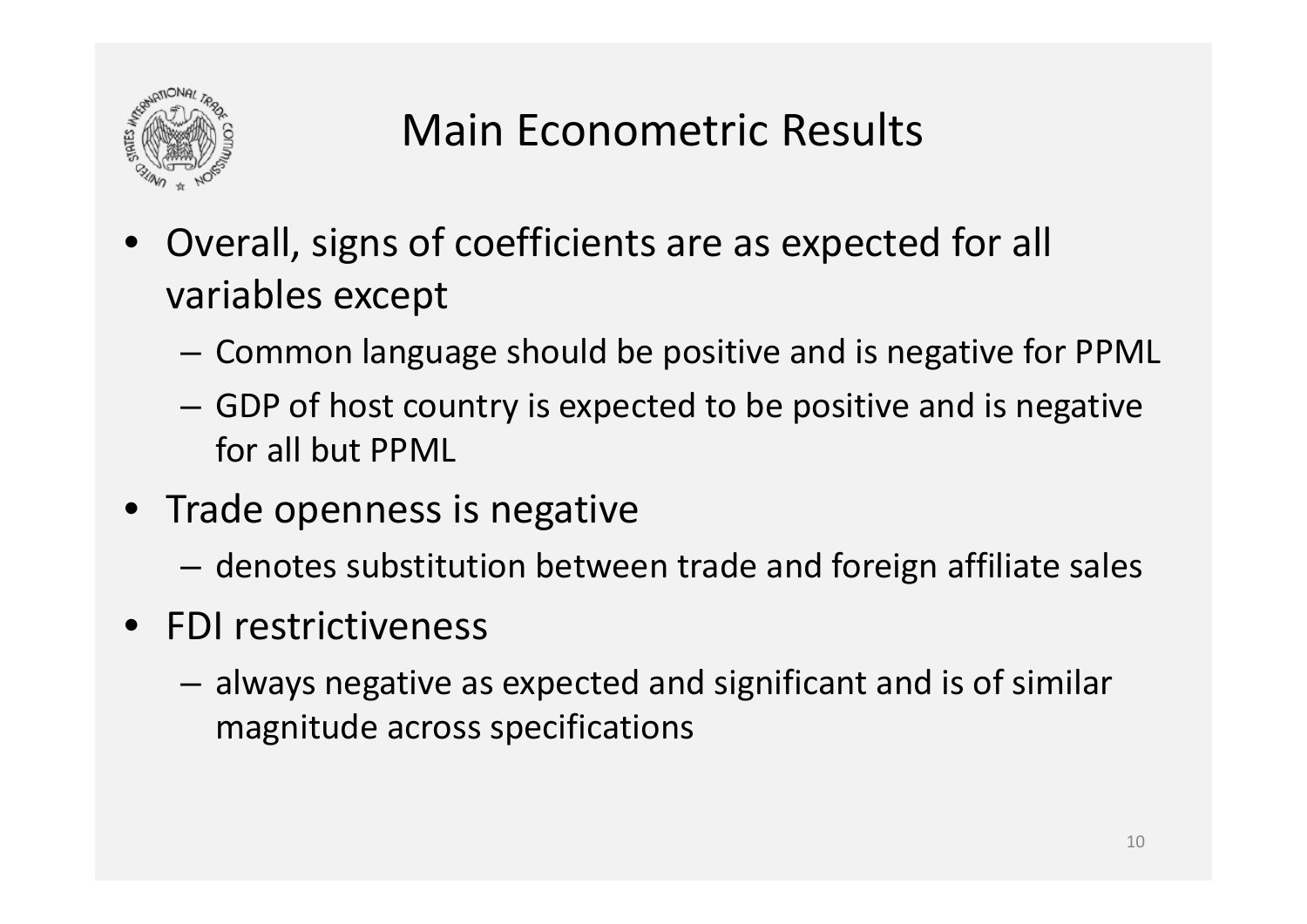

### Model construction

- Generate <sup>a</sup> global bilateral industry‐by‐country FAS database by combining
	- Actual data
	- Econometric estimates
	- Matrix balancing techniques to populate database when only industry or country (not industry‐by‐country) row and column totals are available
- Embed in CGE model
	- Based on GTAP model
	- New demand and supply equations that distinguish production by location and ownership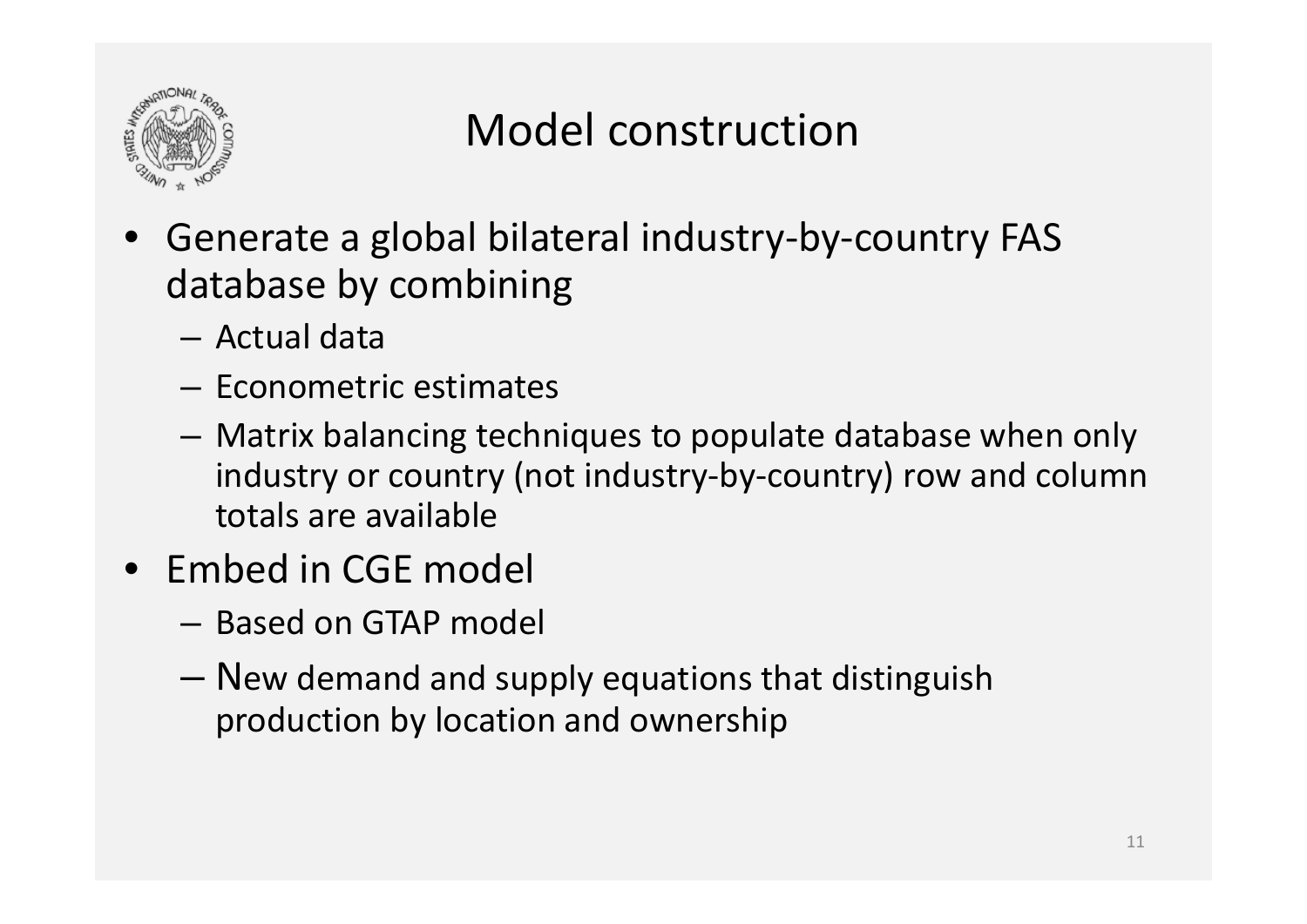# Modeling: The structure of demand with foreign commercial presence

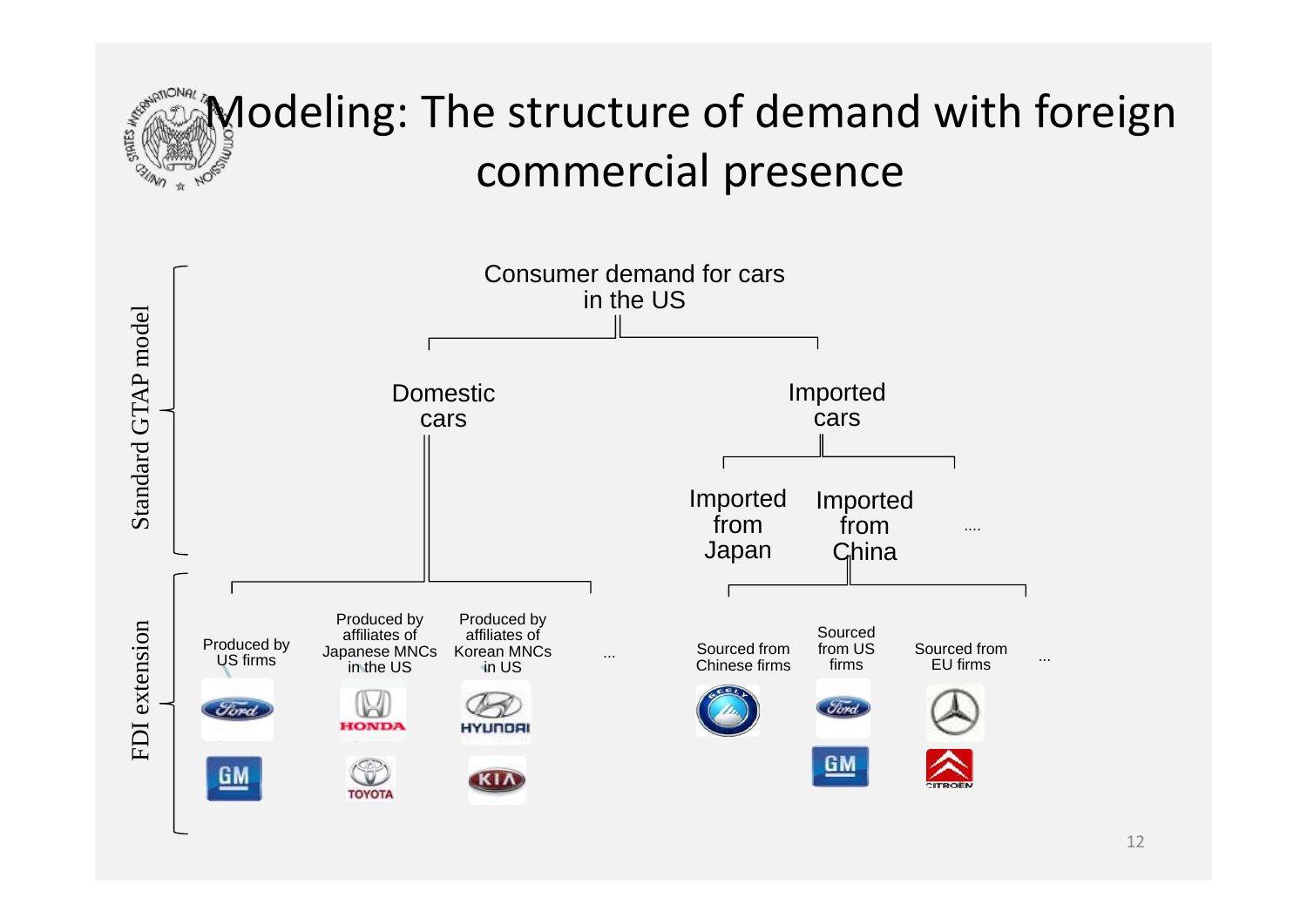

# Simulation

- Multilateral liberalization of distribution services trade under GATS mode 3
- For each GTAP region, estimate quantity change in FAS sales for reducing FDI restrictiveness index to zero
- Use model to estimate effects of FAS increase on output, prices, GDP, wages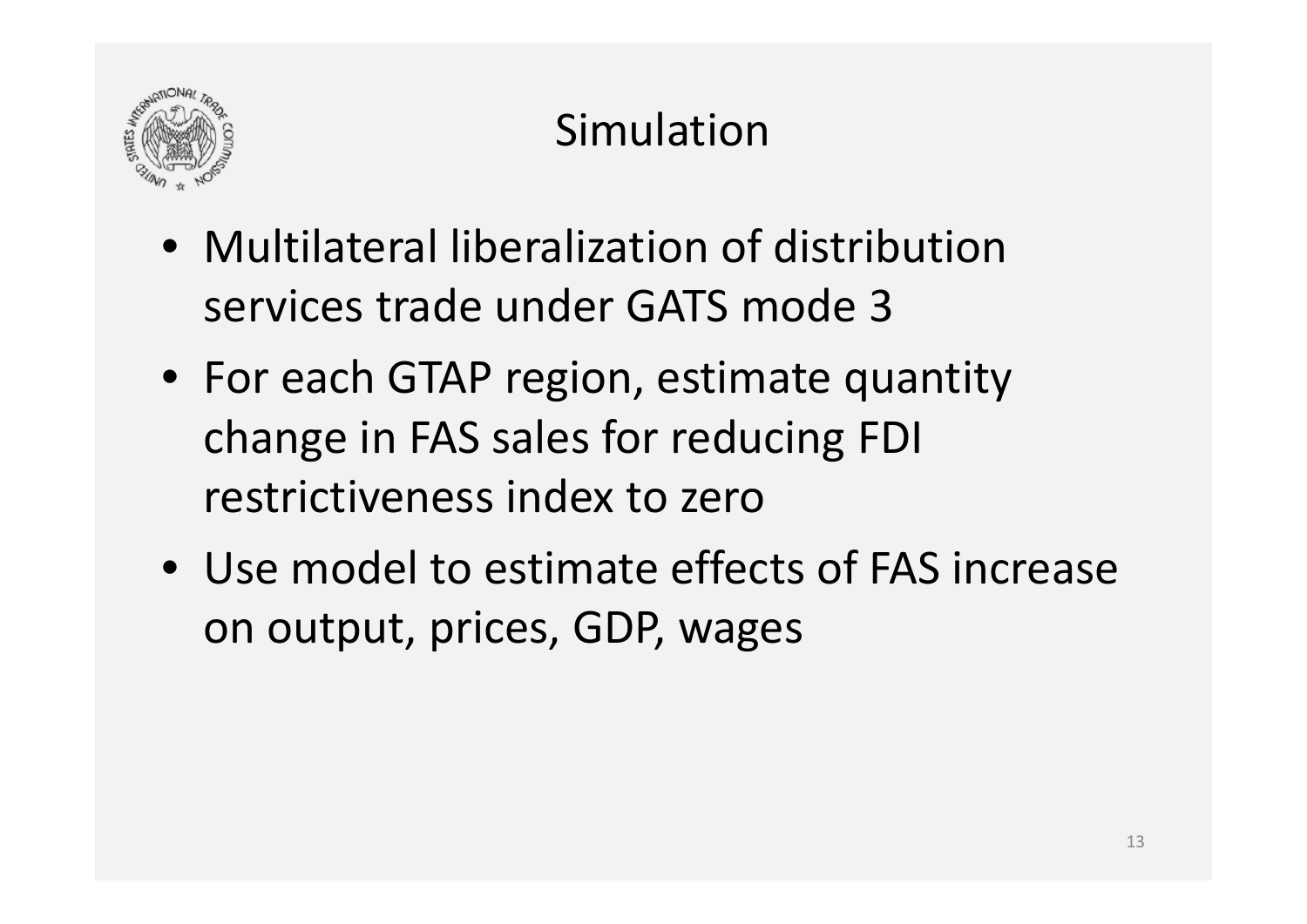

#### FDI Restrictiveness index in distribution services



Implied quantity change of of reducing barriers to zero (elasticity <sup>=</sup> 0.55)

|                  |       | <b>Index Change</b> |
|------------------|-------|---------------------|
| <b>USA</b>       | 0     | O                   |
| <b>EU27</b>      | 0.013 | 0.71%               |
| China            | 0.238 | 13.09%              |
| India            | 0.394 | 21.67%              |
| <b>East Asia</b> | 0.087 | 4.79%               |
| <b>ASEAN</b>     | 0.158 | 8.68%               |
| Aus/Nz           | 0.099 | 5.43%               |
| <b>ROW</b>       | 0.075 | 4.15%               |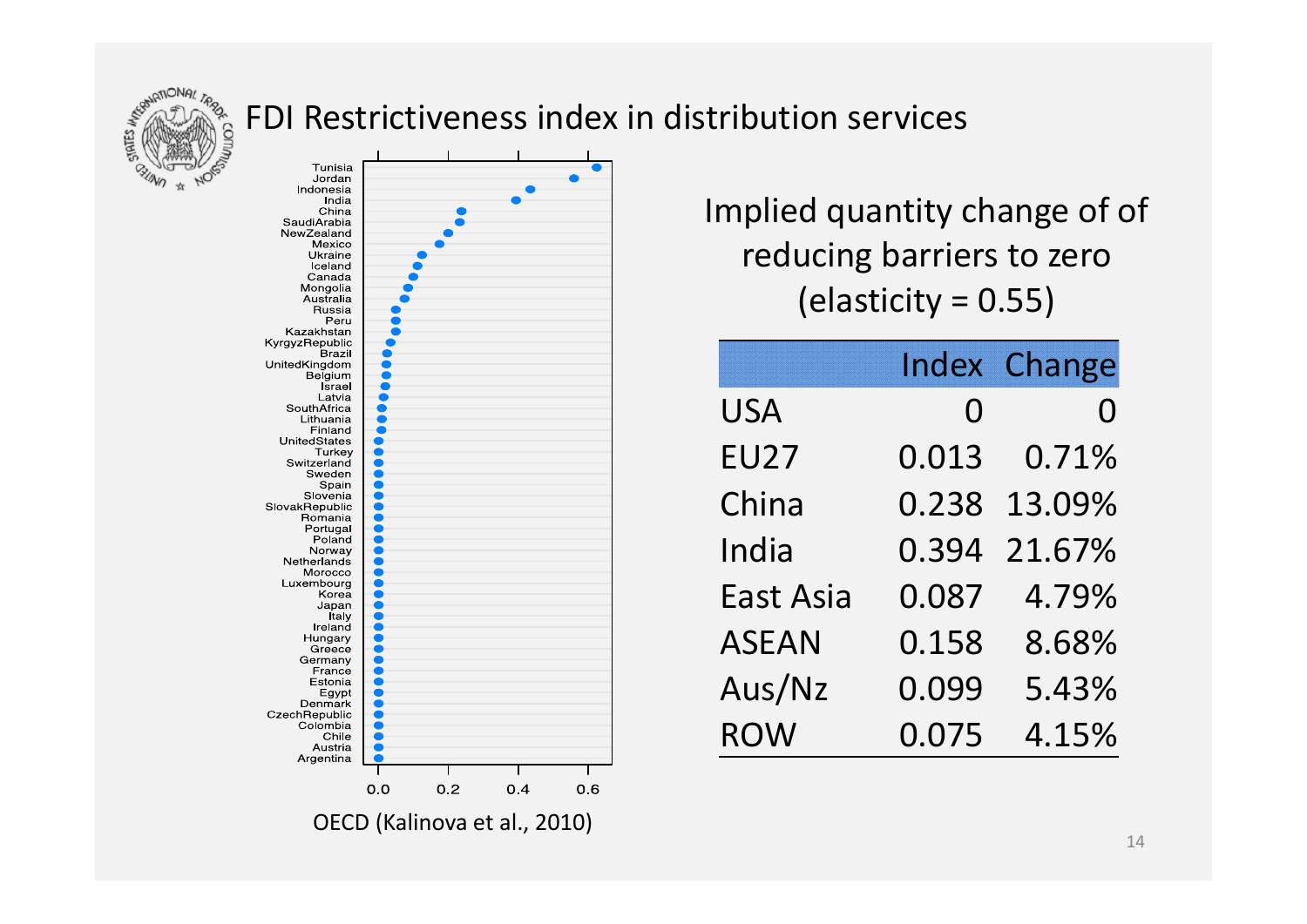

# Multilateral liberalization Distribution services: output (% changes)

|              | Source     |         |       |                 |              |         |             |            |
|--------------|------------|---------|-------|-----------------|--------------|---------|-------------|------------|
| <b>Host</b>  | <b>USA</b> | China   |       | India East Asia | <b>ASEAN</b> | AusNz   | <b>EU27</b> | <b>ROW</b> |
| <b>USA</b>   | $-2.14$    | $-0.51$ | 0.18  | $-0.07$         | $-0.58$      | $-3.17$ | $-1.09$     | $-4.42$    |
| China        | 104.24     | $-0.59$ | 15.24 | 69.07           | 26.90        | 134.71  | 69.67       | 18.49      |
| India        | 283.59     | 46.54   | 0.05  | 162.34          | 54.19        | 405.67  | 167.54      | 40.27      |
| East Asia    | 24.86      | 7.01    | 5.14  | $-0.13$         | 8.01         | 29.64   | 18.40       | 2.87       |
| <b>ASEAN</b> | 55.16      | 13.93   | 9.48  | 39.10           | $-0.72$      | 68.40   | 38.81       | 9.52       |
| AusNz        | 29.19      | 8.07    | 5.82  | 22.07           | 9.24         | $-3.19$ | 21.40       | 3.90       |
| <b>EU27</b>  | 1.06       | 0.43    | 0.81  | 2.28            | 0.50         | 0.63    | $-1.14$     | $-3.50$    |
| ROW          | 20.57      | 5.78    | 4.29  | 16.12           | 6.63         | $-3.37$ | 15.33       | 1.76       |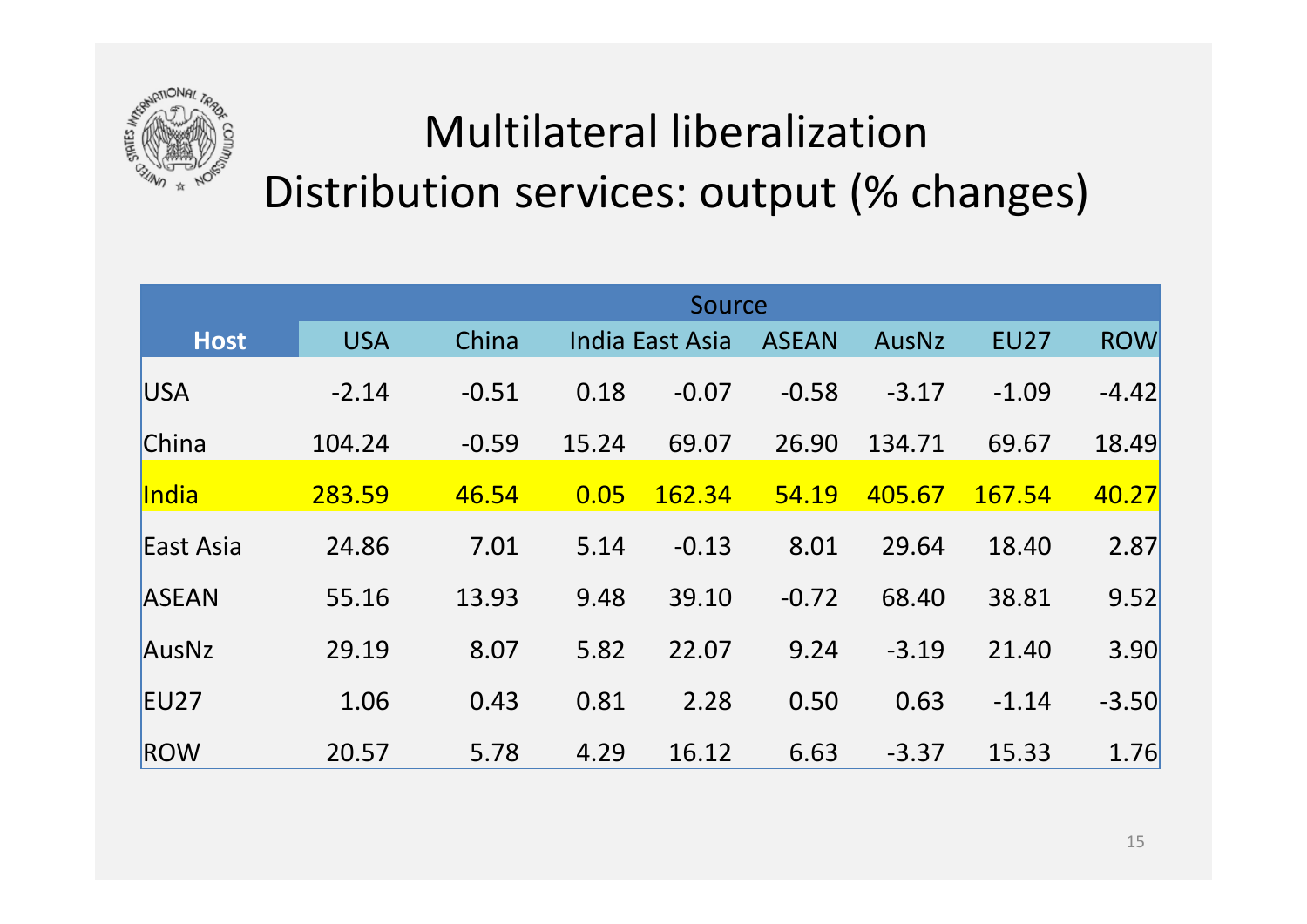

# Multilateral liberalizationEconomy‐wide effects (% changes)